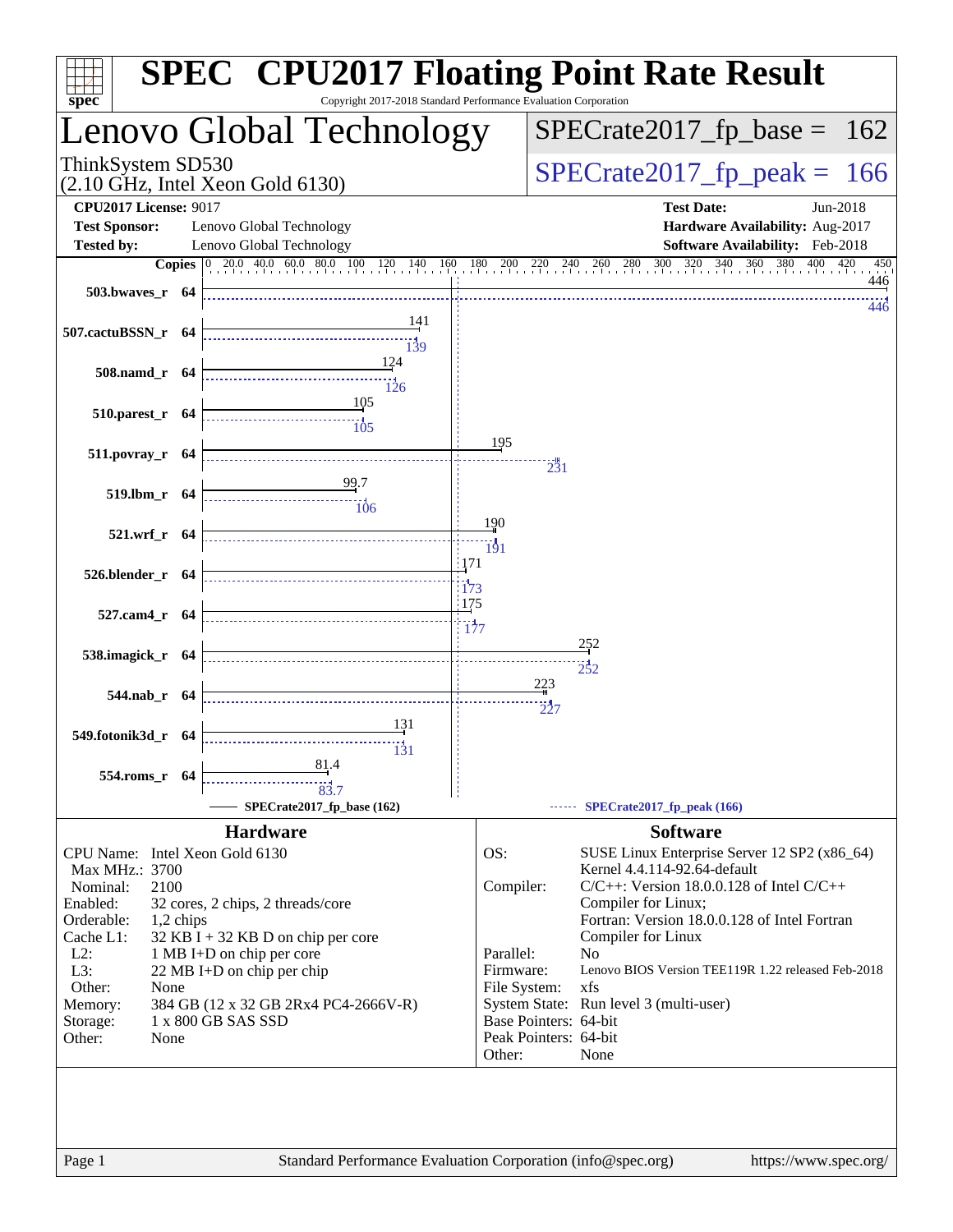

### Lenovo Global Technology

(2.10 GHz, Intel Xeon Gold 6130)

ThinkSystem SD530<br>  $(2.10 \text{ GHz})$  Intel Xeon Gold 6130)

 $SPECTate2017_fp\_base = 162$ 

**[Test Sponsor:](http://www.spec.org/auto/cpu2017/Docs/result-fields.html#TestSponsor)** Lenovo Global Technology **[Hardware Availability:](http://www.spec.org/auto/cpu2017/Docs/result-fields.html#HardwareAvailability)** Aug-2017 **[Tested by:](http://www.spec.org/auto/cpu2017/Docs/result-fields.html#Testedby)** Lenovo Global Technology **[Software Availability:](http://www.spec.org/auto/cpu2017/Docs/result-fields.html#SoftwareAvailability)** Feb-2018

**[CPU2017 License:](http://www.spec.org/auto/cpu2017/Docs/result-fields.html#CPU2017License)** 9017 **[Test Date:](http://www.spec.org/auto/cpu2017/Docs/result-fields.html#TestDate)** Jun-2018

#### **[Results Table](http://www.spec.org/auto/cpu2017/Docs/result-fields.html#ResultsTable)**

|                                 | <b>Base</b>   |                |       |                | <b>Peak</b> |                |            |               |                |              |                |              |                |              |
|---------------------------------|---------------|----------------|-------|----------------|-------------|----------------|------------|---------------|----------------|--------------|----------------|--------------|----------------|--------------|
| <b>Benchmark</b>                | <b>Copies</b> | <b>Seconds</b> | Ratio | <b>Seconds</b> | Ratio       | <b>Seconds</b> | Ratio      | <b>Copies</b> | <b>Seconds</b> | <b>Ratio</b> | <b>Seconds</b> | <b>Ratio</b> | <b>Seconds</b> | <b>Ratio</b> |
| 503.bwayes r                    | 64            | 1438           | 446   | 1439           | 446         | 1439           | 446        | 64            | 1439           | 446          | 1438           | 446          | 1438           | 446          |
| 507.cactuBSSN r                 | 64            | 574            | 141   | 574            | <b>141</b>  | 574            | 141        | 64            | 583            | 139          | 581            | 139          | 582            | <u>139</u>   |
| $508$ .namd $r$                 | 64            | 492            | 124   | 492            | 124         | 493            | 123        | 64            | 484            | 126          | 484            | 126          | 484            | <b>126</b>   |
| 510.parest_r                    | 64            | 1596           | 105   | 1598           | 105         | 1604           | 104        | 64            | 1595           | 105          | 1606           | 104          | 1597           | 105          |
| 511.povray_r                    | 64            | 766            | 195   | 766            | 195         | 766            | 195        | 64            | 643            | 233          | 646            | <b>231</b>   | 649            | 230          |
| 519.1bm r                       | 64            | 678            | 99.6  | 675            | 100         | 676            | 99.7       | 64            | 634            | 106          | 634            | 106          | 635            | 106          |
| $521$ .wrf r                    | 64            | 756            | 190   | 753            | <b>190</b>  | 750            | 191        | 64            | 750            | <u>191</u>   | 752            | 191          | 747            | 192          |
| 526.blender r                   | 64            | 569            | 171   | 567            | 172         | 569            | 171        | 64            | 562            | 173          | 563            | 173          | 564            | 173          |
| 527.cam4 r                      | 64            | 640            | 175   | 639            | 175         | 639            | 175        | 64            | 631            | 177          | 630            | 178          | 631            | 177          |
| 538.imagick_r                   | 64            | 631            | 252   | 632            | 252         | 631            | 252        | 64            | 632            | 252          | 633            | 251          | 632            | 252          |
| $544$ .nab r                    | 64            | 480            | 224   | 485            | 222         | 483            | 223        | 64            | 475            | 227          | 475            | 227          | 474            | 227          |
| 549.fotonik3d r                 | 64            | 1899           | 131   | 1901           | 131         | 1900           | <u>131</u> | 64            | 1902           | 131          | 1901           | <u>131</u>   | 1900           | 131          |
| $554$ .roms $r$                 | 64            | 1247           | 81.6  | 1249           | 81.4        | 1252           | 81.2       | 64            | 1216           | 83.6         | 1215           | 83.7         | 1214           | 83.7         |
| $SPECrate2017$ fp base =<br>162 |               |                |       |                |             |                |            |               |                |              |                |              |                |              |

**[SPECrate2017\\_fp\\_peak =](http://www.spec.org/auto/cpu2017/Docs/result-fields.html#SPECrate2017fppeak) 166**

Results appear in the [order in which they were run.](http://www.spec.org/auto/cpu2017/Docs/result-fields.html#RunOrder) Bold underlined text [indicates a median measurement.](http://www.spec.org/auto/cpu2017/Docs/result-fields.html#Median)

#### **[Submit Notes](http://www.spec.org/auto/cpu2017/Docs/result-fields.html#SubmitNotes)**

 The numactl mechanism was used to bind copies to processors. The config file option 'submit' was used to generate numactl commands to bind each copy to a specific processor. For details, please see the config file.

#### **[Operating System Notes](http://www.spec.org/auto/cpu2017/Docs/result-fields.html#OperatingSystemNotes)**

Stack size set to unlimited using "ulimit -s unlimited"

#### **[General Notes](http://www.spec.org/auto/cpu2017/Docs/result-fields.html#GeneralNotes)**

Environment variables set by runcpu before the start of the run: LD\_LIBRARY\_PATH = "/home/cpu2017.1.0.2.ic18.0/lib/ia32:/home/cpu2017.1.0.2.ic18.0/lib/intel64" LD\_LIBRARY\_PATH = "\$LD\_LIBRARY\_PATH:/home/cpu2017.1.0.2.ic18.0/je5.0.1-32:/home/cpu2017.1.0.2.ic18.0/je5.0.1-64" Binaries compiled on a system with 1x Intel Core i7-4790 CPU + 32GB RAM memory using Redhat Enterprise Linux 7.4 Transparent Huge Pages enabled by default Prior to runcpu invocation Filesystem page cache synced and cleared with: sync; echo 3> /proc/sys/vm/drop\_caches runcpu command invoked through numactl i.e.: numactl --interleave=all runcpu <etc> Yes: The test sponsor attests, as of date of publication, that CVE-2017-5754 (Meltdown) is mitigated in the system as tested and documented.

**(Continued on next page)**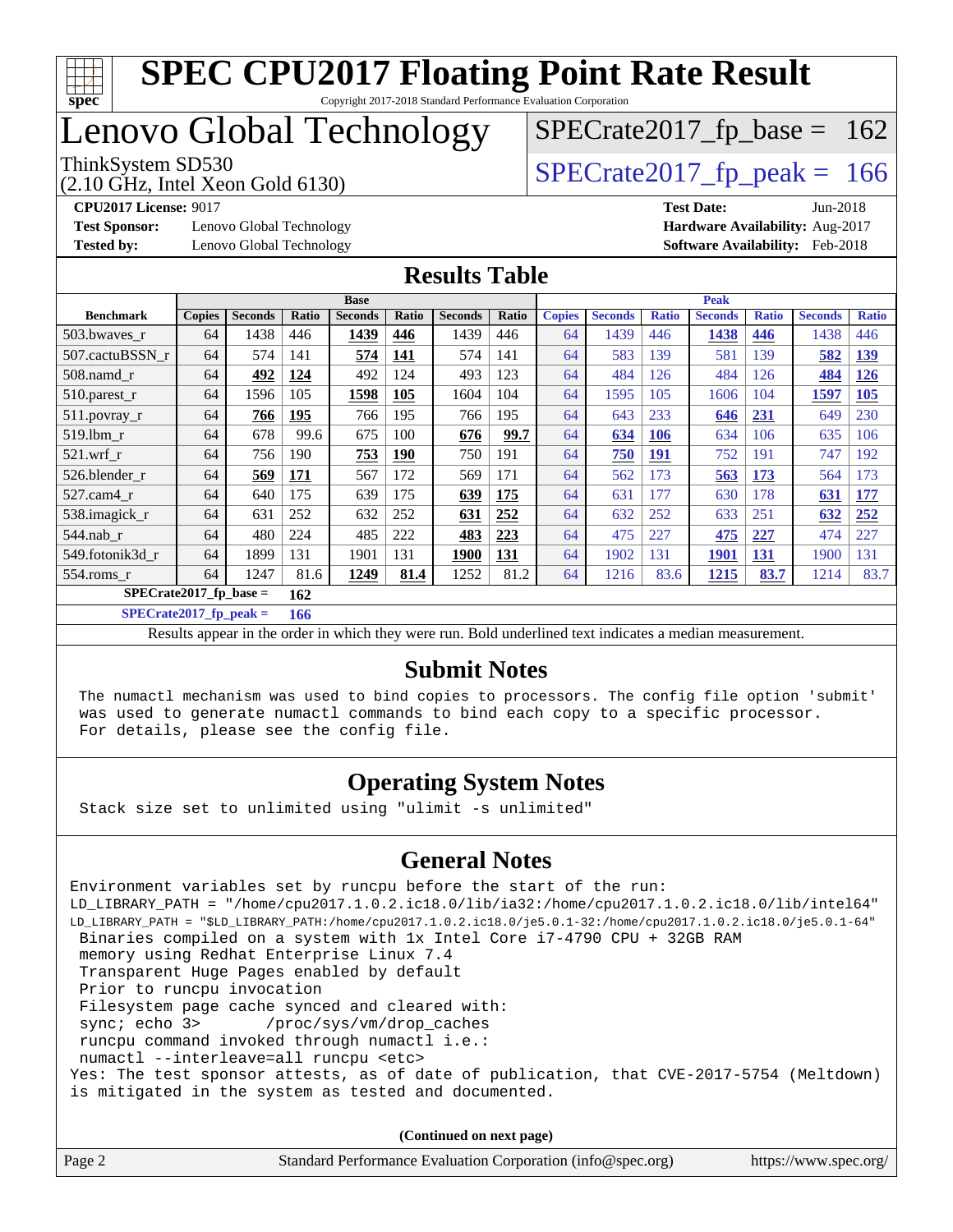

Copyright 2017-2018 Standard Performance Evaluation Corporation

### Lenovo Global Technology

ThinkSystem SD530<br>  $(2.10 \text{ GHz})$  Intel Yean Gold 6130)

 $SPECTate2017_fp\_base = 162$ 

(2.10 GHz, Intel Xeon Gold 6130)

**[Test Sponsor:](http://www.spec.org/auto/cpu2017/Docs/result-fields.html#TestSponsor)** Lenovo Global Technology **[Hardware Availability:](http://www.spec.org/auto/cpu2017/Docs/result-fields.html#HardwareAvailability)** Aug-2017 **[Tested by:](http://www.spec.org/auto/cpu2017/Docs/result-fields.html#Testedby)** Lenovo Global Technology **[Software Availability:](http://www.spec.org/auto/cpu2017/Docs/result-fields.html#SoftwareAvailability)** Feb-2018

**[CPU2017 License:](http://www.spec.org/auto/cpu2017/Docs/result-fields.html#CPU2017License)** 9017 **[Test Date:](http://www.spec.org/auto/cpu2017/Docs/result-fields.html#TestDate)** Jun-2018

#### **[General Notes \(Continued\)](http://www.spec.org/auto/cpu2017/Docs/result-fields.html#GeneralNotes)**

Yes: The test sponsor attests, as of date of publication, that CVE-2017-5753 (Spectre variant 1) is mitigated in the system as tested and documented. Yes: The test sponsor attests, as of date of publication, that CVE-2017-5715 (Spectre variant 2) is mitigated in the system as tested and documented.

#### **[Platform Notes](http://www.spec.org/auto/cpu2017/Docs/result-fields.html#PlatformNotes)**

Page 3 Standard Performance Evaluation Corporation [\(info@spec.org\)](mailto:info@spec.org) <https://www.spec.org/> BIOS configuration: Choose Operating Mode set to Maximum Performance SNC set to Enable Hardware Prefetcher set to Disable MONITOR/MWAIT set to Enable Execute Disable Bit set to Disable Intel Virtualization Technology set to Disable DCA set to Enable Sysinfo program /home/cpu2017.1.0.2.ic18.0/bin/sysinfo Rev: r5797 of 2017-06-14 96c45e4568ad54c135fd618bcc091c0f running on linux-6zlr Wed Jun 13 09:42:29 2018 SUT (System Under Test) info as seen by some common utilities. For more information on this section, see <https://www.spec.org/cpu2017/Docs/config.html#sysinfo> From /proc/cpuinfo model name : Intel(R) Xeon(R) Gold 6130 CPU @ 2.10GHz 2 "physical id"s (chips) 64 "processors" cores, siblings (Caution: counting these is hw and system dependent. The following excerpts from /proc/cpuinfo might not be reliable. Use with caution.) cpu cores : 16 siblings : 32 physical 0: cores 0 1 2 3 4 5 6 7 8 9 10 11 12 13 14 15 physical 1: cores 0 1 2 3 4 5 6 7 8 9 10 11 12 13 14 15 From lscpu: Architecture: x86\_64 CPU op-mode(s): 32-bit, 64-bit Byte Order: Little Endian  $CPU(s):$  64 On-line CPU(s) list: 0-63 Thread(s) per core: 2 Core(s) per socket: 16 Socket(s): 2 NUMA node(s): 4 Vendor ID: GenuineIntel CPU family: 6 **(Continued on next page)**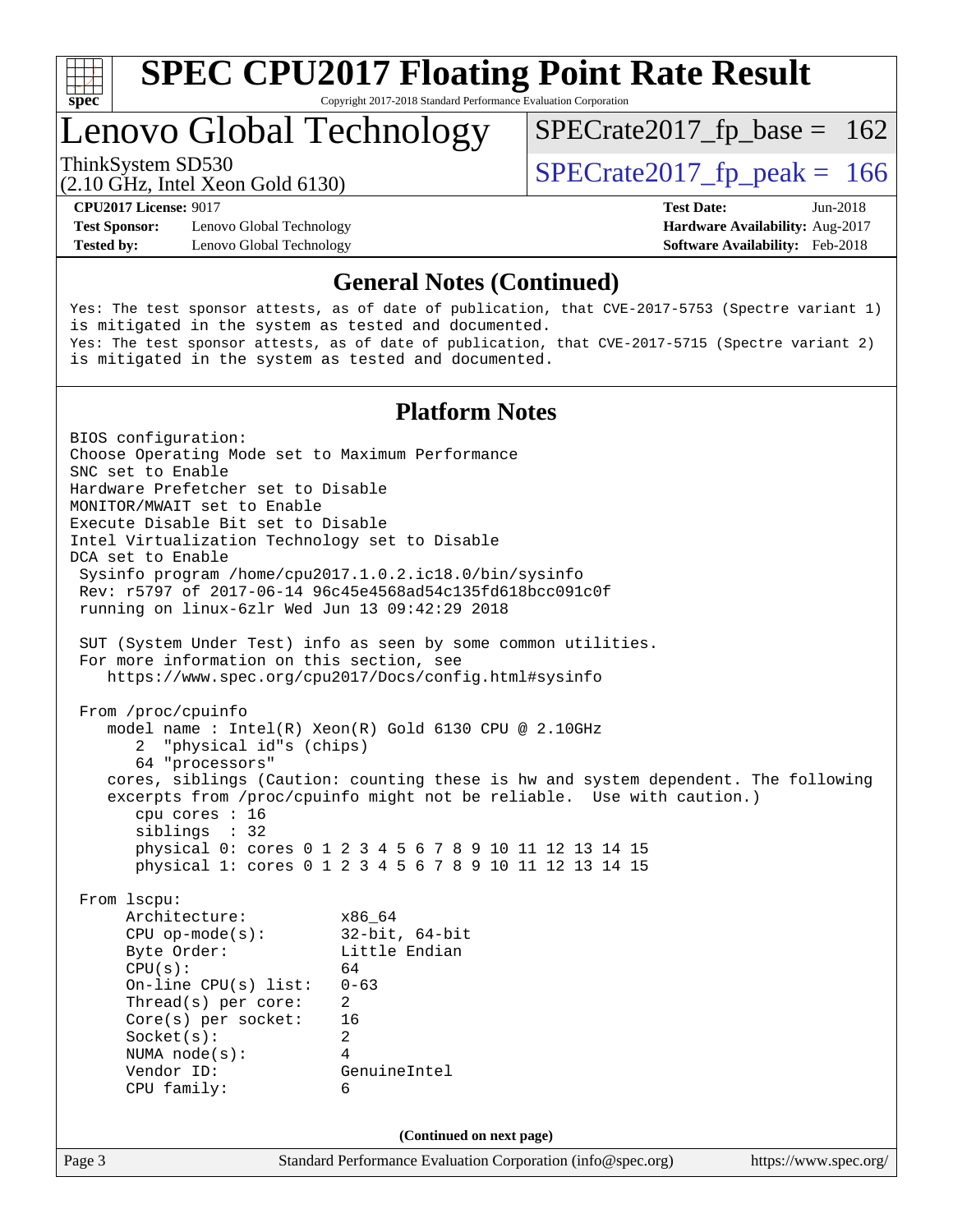

Copyright 2017-2018 Standard Performance Evaluation Corporation

### Lenovo Global Technology

ThinkSystem SD530<br>(2.10 GHz, Intel Xeon Gold 6130) [SPECrate2017\\_fp\\_peak =](http://www.spec.org/auto/cpu2017/Docs/result-fields.html#SPECrate2017fppeak) 166

 $SPECTate2017_fp\_base = 162$ 

**[CPU2017 License:](http://www.spec.org/auto/cpu2017/Docs/result-fields.html#CPU2017License)** 9017 **[Test Date:](http://www.spec.org/auto/cpu2017/Docs/result-fields.html#TestDate)** Jun-2018

**[Test Sponsor:](http://www.spec.org/auto/cpu2017/Docs/result-fields.html#TestSponsor)** Lenovo Global Technology **[Hardware Availability:](http://www.spec.org/auto/cpu2017/Docs/result-fields.html#HardwareAvailability)** Aug-2017 **[Tested by:](http://www.spec.org/auto/cpu2017/Docs/result-fields.html#Testedby)** Lenovo Global Technology **[Software Availability:](http://www.spec.org/auto/cpu2017/Docs/result-fields.html#SoftwareAvailability)** Feb-2018

(2.10 GHz, Intel Xeon Gold 6130)

### **[Platform Notes \(Continued\)](http://www.spec.org/auto/cpu2017/Docs/result-fields.html#PlatformNotes)**

| Model:                                          | 85                                                                                  |
|-------------------------------------------------|-------------------------------------------------------------------------------------|
| Model name:                                     | $Intel(R)$ Xeon $(R)$ Gold 6130 CPU @ 2.10GHz                                       |
| Stepping:                                       | 4                                                                                   |
| CPU MHz:                                        | 2095.081                                                                            |
| BogoMIPS:                                       | 4190.16                                                                             |
| Virtualization:                                 | $VT - x$                                                                            |
| $L1d$ cache:                                    | 32K                                                                                 |
| $L1i$ cache:                                    | 32K                                                                                 |
| $L2$ cache:                                     | 1024K                                                                               |
| $L3$ cache:                                     | 22528K                                                                              |
| NUMA $node0$ $CPU(s):$                          | $0 - 3$ , 8 - 11, 32 - 35, 40 - 43                                                  |
| NUMA nodel $CPU(s):$ $4-7, 12-15, 36-39, 44-47$ |                                                                                     |
|                                                 | NUMA node2 $CPU(s):$ 16-19, 24-27, 48-51, 56-59                                     |
| NUMA $node3$ $CPU(s):$                          | 20-23,28-31,52-55,60-63                                                             |
| Flaqs:                                          | fpu vme de pse tsc msr pae mce cx8 apic sep mtrr pqe mca cmov                       |
|                                                 | pat pse36 clflush dts acpi mmx fxsr sse sse2 ss ht tm pbe syscall nx pdpe1qb rdtscp |
|                                                 | Im constant tsc art arch perfmon pebs bts rep good nopl xtopology nonstop tsc       |
|                                                 | aperfmperf eagerfpu pni pclmulgdg dtes64 monitor ds cpl vmx smx est tm2 ssse3 sdbg  |
|                                                 |                                                                                     |

 fma cx16 xtpr pdcm pcid dca sse4\_1 sse4\_2 x2apic movbe popcnt tsc\_deadline\_timer aes xsave avx f16c rdrand lahf\_lm abm 3dnowprefetch ida arat epb invpcid\_single pln pts dtherm intel\_pt rsb\_ctxsw spec\_ctrl retpoline kaiser tpr\_shadow vnmi flexpriority ept vpid fsgsbase tsc\_adjust bmi1 hle avx2 smep bmi2 erms invpcid rtm cqm mpx avx512f avx512dq rdseed adx smap clflushopt clwb avx512cd avx512bw avx512vl xsaveopt xsavec xgetbv1 cqm\_llc cqm\_occup\_llc

 /proc/cpuinfo cache data cache size : 22528 KB

 From numactl --hardware WARNING: a numactl 'node' might or might not correspond to a physical chip. available: 4 nodes (0-3) node 0 cpus: 0 1 2 3 8 9 10 11 32 33 34 35 40 41 42 43 node 0 size: 96356 MB node 0 free: 96054 MB node 1 cpus: 4 5 6 7 12 13 14 15 36 37 38 39 44 45 46 47 node 1 size: 96753 MB node 1 free: 96496 MB node 2 cpus: 16 17 18 19 24 25 26 27 48 49 50 51 56 57 58 59 node 2 size: 96753 MB node 2 free: 96547 MB node 3 cpus: 20 21 22 23 28 29 30 31 52 53 54 55 60 61 62 63 node 3 size: 96750 MB node 3 free: 96464 MB node distances: node 0 1 2 3 0: 10 11 21 21 1: 11 10 21 21 **(Continued on next page)**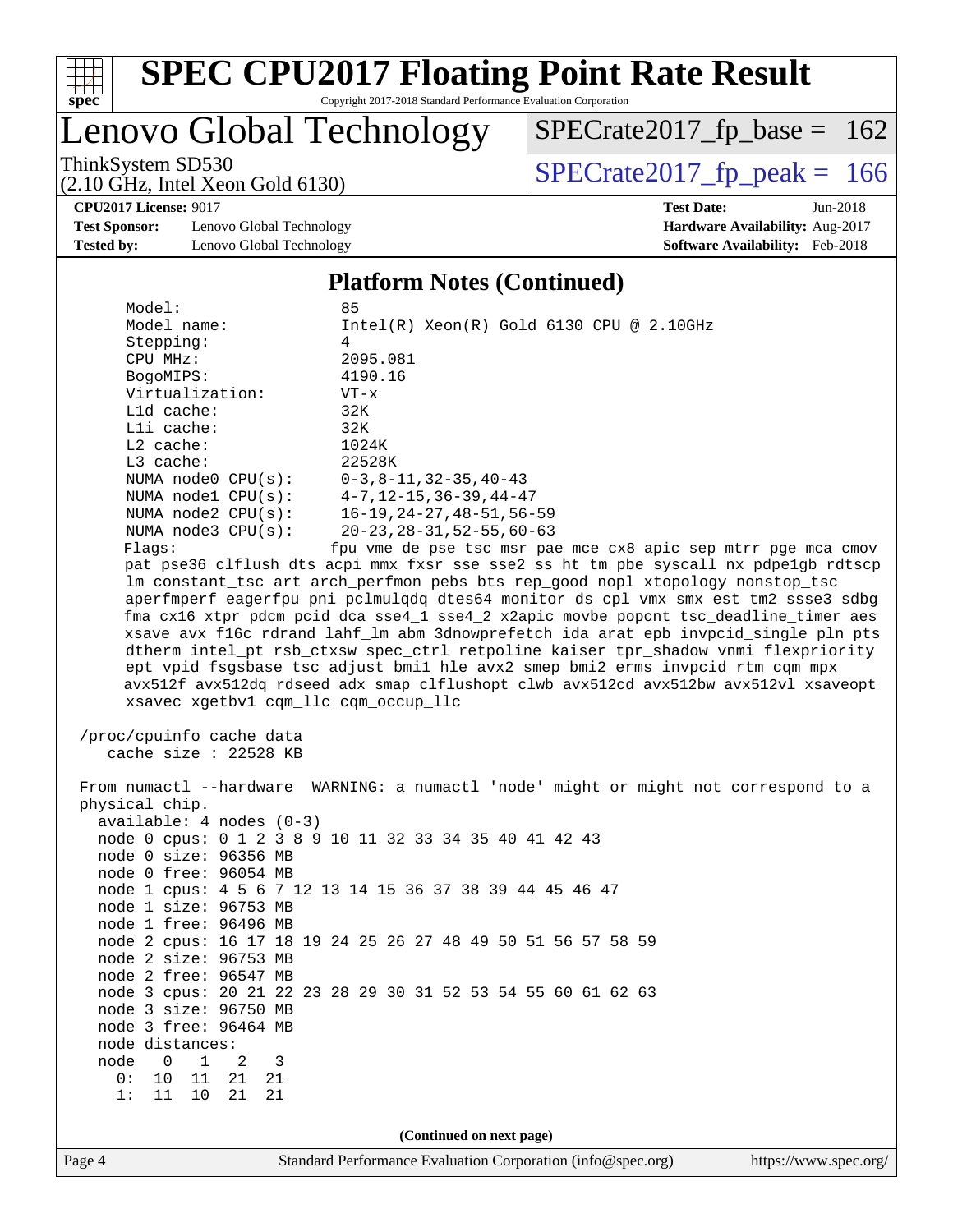| $spec^*$                                                                  | <b>SPEC CPU2017 Floating Point Rate Result</b><br>Copyright 2017-2018 Standard Performance Evaluation Corporation                                                                                                                                                                                                     |                                                                                                       |
|---------------------------------------------------------------------------|-----------------------------------------------------------------------------------------------------------------------------------------------------------------------------------------------------------------------------------------------------------------------------------------------------------------------|-------------------------------------------------------------------------------------------------------|
|                                                                           | Lenovo Global Technology                                                                                                                                                                                                                                                                                              | $SPECrate2017_fp\_base = 162$                                                                         |
| ThinkSystem SD530                                                         | $(2.10 \text{ GHz}, \text{Intel Xeon Gold } 6130)$                                                                                                                                                                                                                                                                    | $SPECTate2017$ _fp_peak = 166                                                                         |
| <b>CPU2017 License: 9017</b><br><b>Test Sponsor:</b><br><b>Tested by:</b> | Lenovo Global Technology<br>Lenovo Global Technology                                                                                                                                                                                                                                                                  | <b>Test Date:</b><br>$Jun-2018$<br>Hardware Availability: Aug-2017<br>Software Availability: Feb-2018 |
|                                                                           | <b>Platform Notes (Continued)</b>                                                                                                                                                                                                                                                                                     |                                                                                                       |
| 2:<br>21<br>3:<br>21                                                      | 21<br>10<br>11<br>21<br>11<br>10                                                                                                                                                                                                                                                                                      |                                                                                                       |
| From /proc/meminfo<br>MemTotal:<br>HugePages_Total:<br>Hugepagesize:      | 395892988 kB<br>0<br>2048 kB                                                                                                                                                                                                                                                                                          |                                                                                                       |
| SuSE-release:<br>os-release:                                              | From /etc/*release* /etc/*version*<br>SUSE Linux Enterprise Server 12 (x86_64)<br>$VERSION = 12$<br>PATCHLEVEL = 2<br># Please check /etc/os-release for details about this release.                                                                                                                                  | # This file is deprecated and will be removed in a future service pack or release.                    |
| ID="sles"                                                                 | NAME="SLES"<br>VERSION="12-SP2"<br>VERSION_ID="12.2"<br>PRETTY_NAME="SUSE Linux Enterprise Server 12 SP2"<br>ANSI COLOR="0;32"<br>CPE_NAME="cpe:/o:suse:sles:12:sp2"                                                                                                                                                  |                                                                                                       |
| uname $-a$ :                                                              | x86 64 x86 64 x86 64 GNU/Linux                                                                                                                                                                                                                                                                                        | Linux linux-6zlr 4.4.114-92.64-default #1 SMP Thu Feb 1 19:18:19 UTC 2018 (c6ce5db)                   |
|                                                                           | run-level 3 Jun 13 09:41                                                                                                                                                                                                                                                                                              |                                                                                                       |
| Filesystem<br>/dev/sda3                                                   | SPEC is set to: /home/cpu2017.1.0.2.ic18.0<br>Type Size Used Avail Use% Mounted on<br>xfs<br>744G<br>24G 721G<br>$4\%$ /                                                                                                                                                                                              |                                                                                                       |
| Memory:                                                                   | this section. The 'dmidecode' program reads system data which is "intended to allow<br>hardware to be accurately determined", but the intent may not be met, as there are<br>frequent changes to hardware, firmware, and the "DMTF SMBIOS" standard.<br>BIOS Lenovo -[TEE119R-1.22]- 02/06/2018<br>4x NO DIMM NO DIMM | Additional information from dmidecode follows. WARNING: Use caution when you interpret                |
|                                                                           | 12x Samsung M393A4K40BB2-CTD 32 GB 2 rank 2666                                                                                                                                                                                                                                                                        |                                                                                                       |
|                                                                           | (End of data from sysinfo program)                                                                                                                                                                                                                                                                                    |                                                                                                       |
|                                                                           |                                                                                                                                                                                                                                                                                                                       |                                                                                                       |
|                                                                           |                                                                                                                                                                                                                                                                                                                       |                                                                                                       |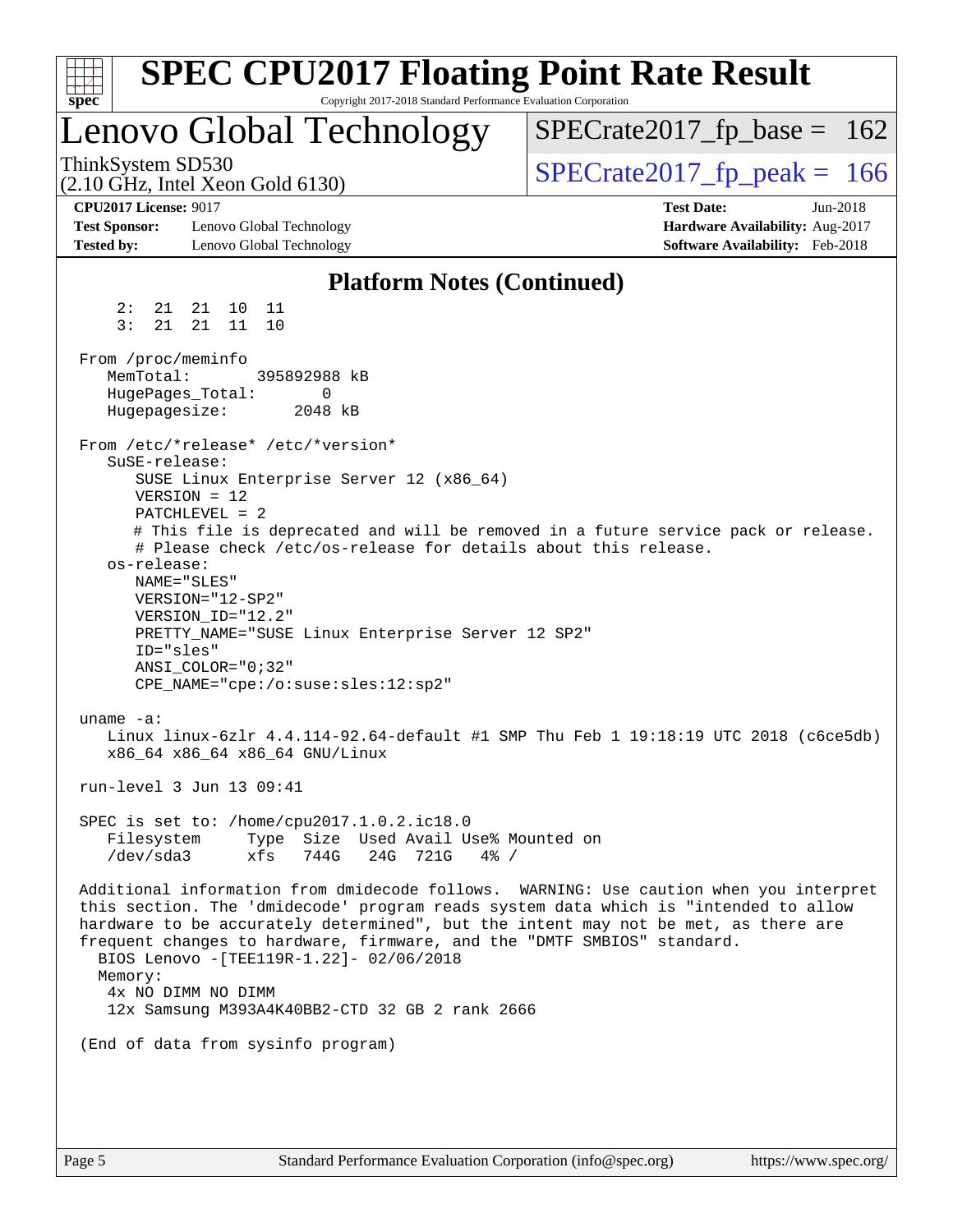

Copyright 2017-2018 Standard Performance Evaluation Corporation

### Lenovo Global Technology

ThinkSystem SD530<br>  $(2.10 \text{ GHz})$  Intel Xeon Gold 6130)

 $SPECrate2017_fp\_base = 162$ 

(2.10 GHz, Intel Xeon Gold 6130)

**[Test Sponsor:](http://www.spec.org/auto/cpu2017/Docs/result-fields.html#TestSponsor)** Lenovo Global Technology **[Hardware Availability:](http://www.spec.org/auto/cpu2017/Docs/result-fields.html#HardwareAvailability)** Aug-2017 **[Tested by:](http://www.spec.org/auto/cpu2017/Docs/result-fields.html#Testedby)** Lenovo Global Technology **[Software Availability:](http://www.spec.org/auto/cpu2017/Docs/result-fields.html#SoftwareAvailability)** Feb-2018

**[CPU2017 License:](http://www.spec.org/auto/cpu2017/Docs/result-fields.html#CPU2017License)** 9017 **[Test Date:](http://www.spec.org/auto/cpu2017/Docs/result-fields.html#TestDate)** Jun-2018

#### **[Compiler Version Notes](http://www.spec.org/auto/cpu2017/Docs/result-fields.html#CompilerVersionNotes)**

| Standard Performance Evaluation Corporation (info@spec.org)<br>https://www.spec.org/<br>Page 6                             |                          |  |  |  |
|----------------------------------------------------------------------------------------------------------------------------|--------------------------|--|--|--|
|                                                                                                                            | (Continued on next page) |  |  |  |
| icc (ICC) 18.0.0 20170811<br>Copyright (C) 1985-2017 Intel Corporation. All rights reserved.                               |                          |  |  |  |
| icpc (ICC) 18.0.0 20170811<br>Copyright (C) 1985-2017 Intel Corporation. All rights reserved.                              |                          |  |  |  |
| 511.povray_r(peak) 526.blender_r(peak)<br>CC.                                                                              |                          |  |  |  |
| Copyright (C) 1985-2017 Intel Corporation. All rights reserved.                                                            |                          |  |  |  |
| icpc (ICC) 18.0.0 20170811<br>Copyright (C) 1985-2017 Intel Corporation. All rights reserved.<br>icc (ICC) 18.0.0 20170811 |                          |  |  |  |
| CC 511.povray_r(base) 526.blender_r(base)                                                                                  |                          |  |  |  |
| icpc (ICC) 18.0.0 20170811<br>Copyright (C) 1985-2017 Intel Corporation. All rights reserved.                              |                          |  |  |  |
| CXXC 508.namd_r(peak) 510.parest_r(peak)                                                                                   | -------------- <i>-</i>  |  |  |  |
| icpc (ICC) 18.0.0 20170811<br>Copyright (C) 1985-2017 Intel Corporation. All rights reserved.                              |                          |  |  |  |
| CXXC 508.namd_r(base) 510.parest_r(base)                                                                                   |                          |  |  |  |
| icc (ICC) 18.0.0 20170811<br>Copyright (C) 1985-2017 Intel Corporation. All rights reserved.                               |                          |  |  |  |
| $519.1bm_r(peak) 544.nab_r(peak)$<br>CC.                                                                                   |                          |  |  |  |
| icc (ICC) 18.0.0 20170811<br>Copyright (C) 1985-2017 Intel Corporation. All rights reserved.                               |                          |  |  |  |
| $CC$ 519.1bm_r(base) 538.imagick_r(base, peak) 544.nab_r(base)                                                             |                          |  |  |  |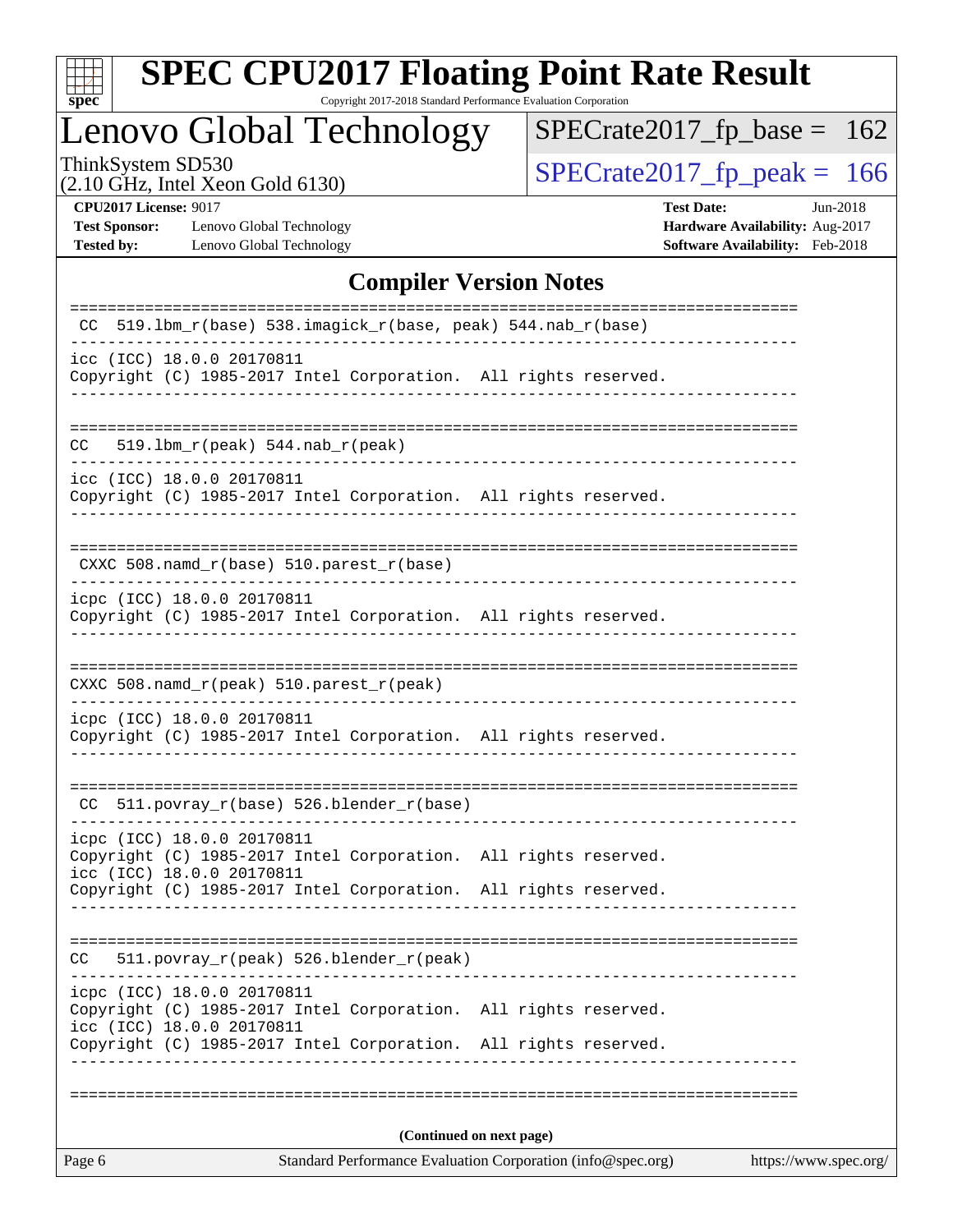

Lenovo Global Technology

ThinkSystem SD530  $SPECrate2017$  fp\_peak = 166

 $SPECTate2017_fp\_base = 162$ 

**[Test Sponsor:](http://www.spec.org/auto/cpu2017/Docs/result-fields.html#TestSponsor)** Lenovo Global Technology **[Hardware Availability:](http://www.spec.org/auto/cpu2017/Docs/result-fields.html#HardwareAvailability)** Aug-2017 [Tested by:](http://www.spec.org/auto/cpu2017/Docs/result-fields.html#Testedby) Lenovo Global Technology **[Software Availability:](http://www.spec.org/auto/cpu2017/Docs/result-fields.html#SoftwareAvailability)** Feb-2018

(2.10 GHz, Intel Xeon Gold 6130)

**[CPU2017 License:](http://www.spec.org/auto/cpu2017/Docs/result-fields.html#CPU2017License)** 9017 **[Test Date:](http://www.spec.org/auto/cpu2017/Docs/result-fields.html#TestDate)** Jun-2018

#### **[Compiler Version Notes \(Continued\)](http://www.spec.org/auto/cpu2017/Docs/result-fields.html#CompilerVersionNotes)**

FC 507.cactuBSSN r(base) ----------------------------------------------------------------------------- icpc (ICC) 18.0.0 20170811 Copyright (C) 1985-2017 Intel Corporation. All rights reserved. icc (ICC) 18.0.0 20170811 Copyright (C) 1985-2017 Intel Corporation. All rights reserved. ifort (IFORT) 18.0.0 20170811 Copyright (C) 1985-2017 Intel Corporation. All rights reserved. ------------------------------------------------------------------------------ ============================================================================== FC 507.cactuBSSN\_r(peak) ----------------------------------------------------------------------------- icpc (ICC) 18.0.0 20170811 Copyright (C) 1985-2017 Intel Corporation. All rights reserved. icc (ICC) 18.0.0 20170811 Copyright (C) 1985-2017 Intel Corporation. All rights reserved. ifort (IFORT) 18.0.0 20170811 Copyright (C) 1985-2017 Intel Corporation. All rights reserved. ------------------------------------------------------------------------------ ============================================================================== FC 503.bwaves\_r(base, peak) 549.fotonik3d\_r(base, peak) 554.roms\_r(base) ----------------------------------------------------------------------------- ifort (IFORT) 18.0.0 20170811 Copyright (C) 1985-2017 Intel Corporation. All rights reserved. ------------------------------------------------------------------------------ ============================================================================== FC 554.roms\_r(peak) ----------------------------------------------------------------------------- ifort (IFORT) 18.0.0 20170811 Copyright (C) 1985-2017 Intel Corporation. All rights reserved. ------------------------------------------------------------------------------ ==============================================================================  $CC$  521.wrf $_r(base)$  527.cam $4_r(base)$ ----------------------------------------------------------------------------- ifort (IFORT) 18.0.0 20170811 Copyright (C) 1985-2017 Intel Corporation. All rights reserved. icc (ICC) 18.0.0 20170811 Copyright (C) 1985-2017 Intel Corporation. All rights reserved. ------------------------------------------------------------------------------ ============================================================================== CC 521.wrf\_r(peak) 527.cam4\_r(peak) ------------------------------------------------------------------------------ **(Continued on next page)**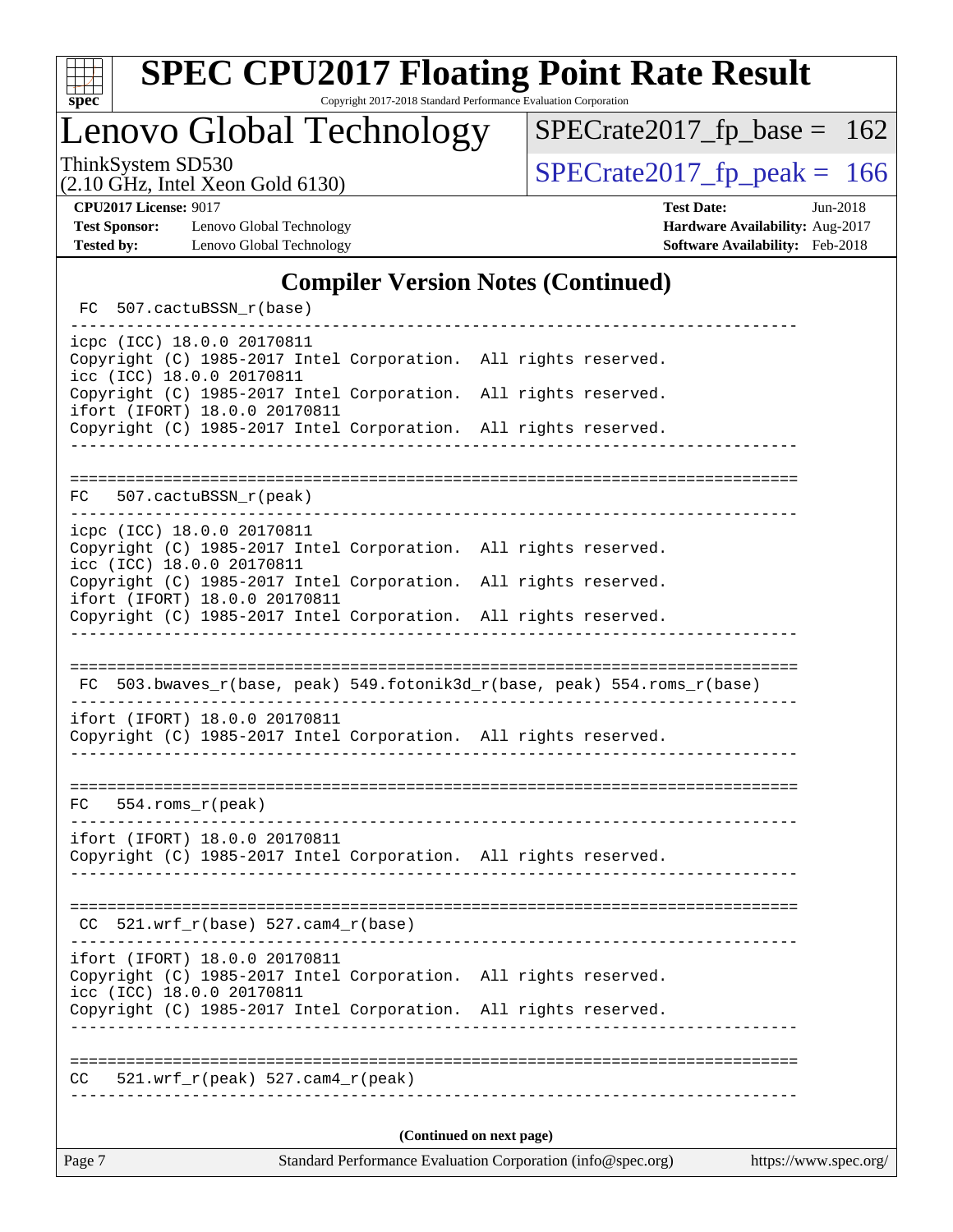

### Lenovo Global Technology

ThinkSystem SD530<br>(2.10 GHz, Intel Xeon Gold 6130) [SPECrate2017\\_fp\\_peak =](http://www.spec.org/auto/cpu2017/Docs/result-fields.html#SPECrate2017fppeak) 166  $SPECTate2017_fp\_base = 162$ 

(2.10 GHz, Intel Xeon Gold 6130)

**[CPU2017 License:](http://www.spec.org/auto/cpu2017/Docs/result-fields.html#CPU2017License)** 9017 **[Test Date:](http://www.spec.org/auto/cpu2017/Docs/result-fields.html#TestDate)** Jun-2018

**[Test Sponsor:](http://www.spec.org/auto/cpu2017/Docs/result-fields.html#TestSponsor)** Lenovo Global Technology **[Hardware Availability:](http://www.spec.org/auto/cpu2017/Docs/result-fields.html#HardwareAvailability)** Aug-2017 **[Tested by:](http://www.spec.org/auto/cpu2017/Docs/result-fields.html#Testedby)** Lenovo Global Technology **[Software Availability:](http://www.spec.org/auto/cpu2017/Docs/result-fields.html#SoftwareAvailability)** Feb-2018

#### **[Compiler Version Notes \(Continued\)](http://www.spec.org/auto/cpu2017/Docs/result-fields.html#CompilerVersionNotes)**

ifort (IFORT) 18.0.0 20170811 Copyright (C) 1985-2017 Intel Corporation. All rights reserved. icc (ICC) 18.0.0 20170811 Copyright (C) 1985-2017 Intel Corporation. All rights reserved. ------------------------------------------------------------------------------

### **[Base Compiler Invocation](http://www.spec.org/auto/cpu2017/Docs/result-fields.html#BaseCompilerInvocation)**

[C benchmarks](http://www.spec.org/auto/cpu2017/Docs/result-fields.html#Cbenchmarks):  $i$ cc

[C++ benchmarks:](http://www.spec.org/auto/cpu2017/Docs/result-fields.html#CXXbenchmarks) [icpc](http://www.spec.org/cpu2017/results/res2018q3/cpu2017-20180626-07401.flags.html#user_CXXbase_intel_icpc_18.0_c510b6838c7f56d33e37e94d029a35b4a7bccf4766a728ee175e80a419847e808290a9b78be685c44ab727ea267ec2f070ec5dc83b407c0218cded6866a35d07)

[Fortran benchmarks](http://www.spec.org/auto/cpu2017/Docs/result-fields.html#Fortranbenchmarks): [ifort](http://www.spec.org/cpu2017/results/res2018q3/cpu2017-20180626-07401.flags.html#user_FCbase_intel_ifort_18.0_8111460550e3ca792625aed983ce982f94888b8b503583aa7ba2b8303487b4d8a21a13e7191a45c5fd58ff318f48f9492884d4413fa793fd88dd292cad7027ca)

[Benchmarks using both Fortran and C](http://www.spec.org/auto/cpu2017/Docs/result-fields.html#BenchmarksusingbothFortranandC): [ifort](http://www.spec.org/cpu2017/results/res2018q3/cpu2017-20180626-07401.flags.html#user_CC_FCbase_intel_ifort_18.0_8111460550e3ca792625aed983ce982f94888b8b503583aa7ba2b8303487b4d8a21a13e7191a45c5fd58ff318f48f9492884d4413fa793fd88dd292cad7027ca) [icc](http://www.spec.org/cpu2017/results/res2018q3/cpu2017-20180626-07401.flags.html#user_CC_FCbase_intel_icc_18.0_66fc1ee009f7361af1fbd72ca7dcefbb700085f36577c54f309893dd4ec40d12360134090235512931783d35fd58c0460139e722d5067c5574d8eaf2b3e37e92)

[Benchmarks using both C and C++](http://www.spec.org/auto/cpu2017/Docs/result-fields.html#BenchmarksusingbothCandCXX): [icpc](http://www.spec.org/cpu2017/results/res2018q3/cpu2017-20180626-07401.flags.html#user_CC_CXXbase_intel_icpc_18.0_c510b6838c7f56d33e37e94d029a35b4a7bccf4766a728ee175e80a419847e808290a9b78be685c44ab727ea267ec2f070ec5dc83b407c0218cded6866a35d07) [icc](http://www.spec.org/cpu2017/results/res2018q3/cpu2017-20180626-07401.flags.html#user_CC_CXXbase_intel_icc_18.0_66fc1ee009f7361af1fbd72ca7dcefbb700085f36577c54f309893dd4ec40d12360134090235512931783d35fd58c0460139e722d5067c5574d8eaf2b3e37e92)

[Benchmarks using Fortran, C, and C++:](http://www.spec.org/auto/cpu2017/Docs/result-fields.html#BenchmarksusingFortranCandCXX) [icpc](http://www.spec.org/cpu2017/results/res2018q3/cpu2017-20180626-07401.flags.html#user_CC_CXX_FCbase_intel_icpc_18.0_c510b6838c7f56d33e37e94d029a35b4a7bccf4766a728ee175e80a419847e808290a9b78be685c44ab727ea267ec2f070ec5dc83b407c0218cded6866a35d07) [icc](http://www.spec.org/cpu2017/results/res2018q3/cpu2017-20180626-07401.flags.html#user_CC_CXX_FCbase_intel_icc_18.0_66fc1ee009f7361af1fbd72ca7dcefbb700085f36577c54f309893dd4ec40d12360134090235512931783d35fd58c0460139e722d5067c5574d8eaf2b3e37e92) [ifort](http://www.spec.org/cpu2017/results/res2018q3/cpu2017-20180626-07401.flags.html#user_CC_CXX_FCbase_intel_ifort_18.0_8111460550e3ca792625aed983ce982f94888b8b503583aa7ba2b8303487b4d8a21a13e7191a45c5fd58ff318f48f9492884d4413fa793fd88dd292cad7027ca)

### **[Base Portability Flags](http://www.spec.org/auto/cpu2017/Docs/result-fields.html#BasePortabilityFlags)**

 503.bwaves\_r: [-DSPEC\\_LP64](http://www.spec.org/cpu2017/results/res2018q3/cpu2017-20180626-07401.flags.html#suite_basePORTABILITY503_bwaves_r_DSPEC_LP64) 507.cactuBSSN\_r: [-DSPEC\\_LP64](http://www.spec.org/cpu2017/results/res2018q3/cpu2017-20180626-07401.flags.html#suite_basePORTABILITY507_cactuBSSN_r_DSPEC_LP64) 508.namd\_r: [-DSPEC\\_LP64](http://www.spec.org/cpu2017/results/res2018q3/cpu2017-20180626-07401.flags.html#suite_basePORTABILITY508_namd_r_DSPEC_LP64) 510.parest\_r: [-DSPEC\\_LP64](http://www.spec.org/cpu2017/results/res2018q3/cpu2017-20180626-07401.flags.html#suite_basePORTABILITY510_parest_r_DSPEC_LP64) 511.povray\_r: [-DSPEC\\_LP64](http://www.spec.org/cpu2017/results/res2018q3/cpu2017-20180626-07401.flags.html#suite_basePORTABILITY511_povray_r_DSPEC_LP64) 519.lbm\_r: [-DSPEC\\_LP64](http://www.spec.org/cpu2017/results/res2018q3/cpu2017-20180626-07401.flags.html#suite_basePORTABILITY519_lbm_r_DSPEC_LP64) 521.wrf\_r: [-DSPEC\\_LP64](http://www.spec.org/cpu2017/results/res2018q3/cpu2017-20180626-07401.flags.html#suite_basePORTABILITY521_wrf_r_DSPEC_LP64) [-DSPEC\\_CASE\\_FLAG](http://www.spec.org/cpu2017/results/res2018q3/cpu2017-20180626-07401.flags.html#b521.wrf_r_baseCPORTABILITY_DSPEC_CASE_FLAG) [-convert big\\_endian](http://www.spec.org/cpu2017/results/res2018q3/cpu2017-20180626-07401.flags.html#user_baseFPORTABILITY521_wrf_r_convert_big_endian_c3194028bc08c63ac5d04de18c48ce6d347e4e562e8892b8bdbdc0214820426deb8554edfa529a3fb25a586e65a3d812c835984020483e7e73212c4d31a38223) 526.blender\_r: [-DSPEC\\_LP64](http://www.spec.org/cpu2017/results/res2018q3/cpu2017-20180626-07401.flags.html#suite_basePORTABILITY526_blender_r_DSPEC_LP64) [-DSPEC\\_LINUX](http://www.spec.org/cpu2017/results/res2018q3/cpu2017-20180626-07401.flags.html#b526.blender_r_baseCPORTABILITY_DSPEC_LINUX) [-funsigned-char](http://www.spec.org/cpu2017/results/res2018q3/cpu2017-20180626-07401.flags.html#user_baseCPORTABILITY526_blender_r_force_uchar_40c60f00ab013830e2dd6774aeded3ff59883ba5a1fc5fc14077f794d777847726e2a5858cbc7672e36e1b067e7e5c1d9a74f7176df07886a243d7cc18edfe67) 527.cam4\_r: [-DSPEC\\_LP64](http://www.spec.org/cpu2017/results/res2018q3/cpu2017-20180626-07401.flags.html#suite_basePORTABILITY527_cam4_r_DSPEC_LP64) [-DSPEC\\_CASE\\_FLAG](http://www.spec.org/cpu2017/results/res2018q3/cpu2017-20180626-07401.flags.html#b527.cam4_r_baseCPORTABILITY_DSPEC_CASE_FLAG) 538.imagick\_r: [-DSPEC\\_LP64](http://www.spec.org/cpu2017/results/res2018q3/cpu2017-20180626-07401.flags.html#suite_basePORTABILITY538_imagick_r_DSPEC_LP64) 544.nab\_r: [-DSPEC\\_LP64](http://www.spec.org/cpu2017/results/res2018q3/cpu2017-20180626-07401.flags.html#suite_basePORTABILITY544_nab_r_DSPEC_LP64) 549.fotonik3d\_r: [-DSPEC\\_LP64](http://www.spec.org/cpu2017/results/res2018q3/cpu2017-20180626-07401.flags.html#suite_basePORTABILITY549_fotonik3d_r_DSPEC_LP64) 554.roms\_r: [-DSPEC\\_LP64](http://www.spec.org/cpu2017/results/res2018q3/cpu2017-20180626-07401.flags.html#suite_basePORTABILITY554_roms_r_DSPEC_LP64)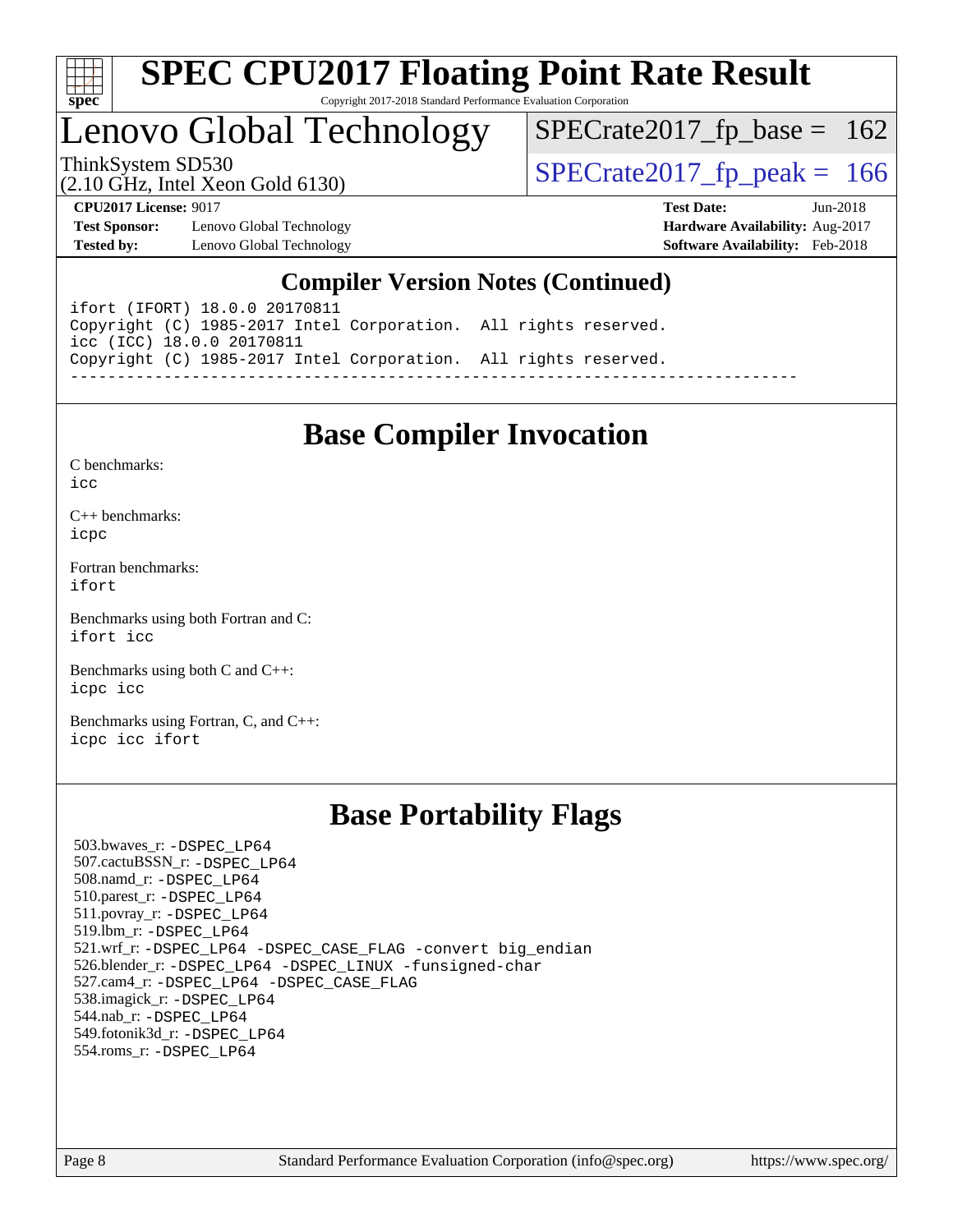

### Lenovo Global Technology

ThinkSystem SD530<br>  $\frac{10.647 \text{ J} \cdot \text{m/s}}{10.647 \text{ J} \cdot \text{m/s}}$  [SPECrate2017\\_fp\\_peak =](http://www.spec.org/auto/cpu2017/Docs/result-fields.html#SPECrate2017fppeak) 166

 $SPECTate2017_fp\_base = 162$ 

(2.10 GHz, Intel Xeon Gold 6130)

**[Test Sponsor:](http://www.spec.org/auto/cpu2017/Docs/result-fields.html#TestSponsor)** Lenovo Global Technology **[Hardware Availability:](http://www.spec.org/auto/cpu2017/Docs/result-fields.html#HardwareAvailability)** Aug-2017 **[Tested by:](http://www.spec.org/auto/cpu2017/Docs/result-fields.html#Testedby)** Lenovo Global Technology **[Software Availability:](http://www.spec.org/auto/cpu2017/Docs/result-fields.html#SoftwareAvailability)** Feb-2018

**[CPU2017 License:](http://www.spec.org/auto/cpu2017/Docs/result-fields.html#CPU2017License)** 9017 **[Test Date:](http://www.spec.org/auto/cpu2017/Docs/result-fields.html#TestDate)** Jun-2018

### **[Base Optimization Flags](http://www.spec.org/auto/cpu2017/Docs/result-fields.html#BaseOptimizationFlags)**

[C benchmarks:](http://www.spec.org/auto/cpu2017/Docs/result-fields.html#Cbenchmarks)

[-xCORE-AVX2](http://www.spec.org/cpu2017/results/res2018q3/cpu2017-20180626-07401.flags.html#user_CCbase_f-xCORE-AVX2) [-ipo](http://www.spec.org/cpu2017/results/res2018q3/cpu2017-20180626-07401.flags.html#user_CCbase_f-ipo) [-O3](http://www.spec.org/cpu2017/results/res2018q3/cpu2017-20180626-07401.flags.html#user_CCbase_f-O3) [-no-prec-div](http://www.spec.org/cpu2017/results/res2018q3/cpu2017-20180626-07401.flags.html#user_CCbase_f-no-prec-div) [-qopt-prefetch](http://www.spec.org/cpu2017/results/res2018q3/cpu2017-20180626-07401.flags.html#user_CCbase_f-qopt-prefetch) [-ffinite-math-only](http://www.spec.org/cpu2017/results/res2018q3/cpu2017-20180626-07401.flags.html#user_CCbase_f_finite_math_only_cb91587bd2077682c4b38af759c288ed7c732db004271a9512da14a4f8007909a5f1427ecbf1a0fb78ff2a814402c6114ac565ca162485bbcae155b5e4258871) [-qopt-mem-layout-trans=3](http://www.spec.org/cpu2017/results/res2018q3/cpu2017-20180626-07401.flags.html#user_CCbase_f-qopt-mem-layout-trans_de80db37974c74b1f0e20d883f0b675c88c3b01e9d123adea9b28688d64333345fb62bc4a798493513fdb68f60282f9a726aa07f478b2f7113531aecce732043) [C++ benchmarks](http://www.spec.org/auto/cpu2017/Docs/result-fields.html#CXXbenchmarks): [-xCORE-AVX2](http://www.spec.org/cpu2017/results/res2018q3/cpu2017-20180626-07401.flags.html#user_CXXbase_f-xCORE-AVX2) [-ipo](http://www.spec.org/cpu2017/results/res2018q3/cpu2017-20180626-07401.flags.html#user_CXXbase_f-ipo) [-O3](http://www.spec.org/cpu2017/results/res2018q3/cpu2017-20180626-07401.flags.html#user_CXXbase_f-O3) [-no-prec-div](http://www.spec.org/cpu2017/results/res2018q3/cpu2017-20180626-07401.flags.html#user_CXXbase_f-no-prec-div) [-qopt-prefetch](http://www.spec.org/cpu2017/results/res2018q3/cpu2017-20180626-07401.flags.html#user_CXXbase_f-qopt-prefetch) [-ffinite-math-only](http://www.spec.org/cpu2017/results/res2018q3/cpu2017-20180626-07401.flags.html#user_CXXbase_f_finite_math_only_cb91587bd2077682c4b38af759c288ed7c732db004271a9512da14a4f8007909a5f1427ecbf1a0fb78ff2a814402c6114ac565ca162485bbcae155b5e4258871) [-qopt-mem-layout-trans=3](http://www.spec.org/cpu2017/results/res2018q3/cpu2017-20180626-07401.flags.html#user_CXXbase_f-qopt-mem-layout-trans_de80db37974c74b1f0e20d883f0b675c88c3b01e9d123adea9b28688d64333345fb62bc4a798493513fdb68f60282f9a726aa07f478b2f7113531aecce732043) [Fortran benchmarks:](http://www.spec.org/auto/cpu2017/Docs/result-fields.html#Fortranbenchmarks) [-xCORE-AVX2](http://www.spec.org/cpu2017/results/res2018q3/cpu2017-20180626-07401.flags.html#user_FCbase_f-xCORE-AVX2) [-ipo](http://www.spec.org/cpu2017/results/res2018q3/cpu2017-20180626-07401.flags.html#user_FCbase_f-ipo) [-O3](http://www.spec.org/cpu2017/results/res2018q3/cpu2017-20180626-07401.flags.html#user_FCbase_f-O3) [-no-prec-div](http://www.spec.org/cpu2017/results/res2018q3/cpu2017-20180626-07401.flags.html#user_FCbase_f-no-prec-div) [-qopt-prefetch](http://www.spec.org/cpu2017/results/res2018q3/cpu2017-20180626-07401.flags.html#user_FCbase_f-qopt-prefetch) [-ffinite-math-only](http://www.spec.org/cpu2017/results/res2018q3/cpu2017-20180626-07401.flags.html#user_FCbase_f_finite_math_only_cb91587bd2077682c4b38af759c288ed7c732db004271a9512da14a4f8007909a5f1427ecbf1a0fb78ff2a814402c6114ac565ca162485bbcae155b5e4258871) [-qopt-mem-layout-trans=3](http://www.spec.org/cpu2017/results/res2018q3/cpu2017-20180626-07401.flags.html#user_FCbase_f-qopt-mem-layout-trans_de80db37974c74b1f0e20d883f0b675c88c3b01e9d123adea9b28688d64333345fb62bc4a798493513fdb68f60282f9a726aa07f478b2f7113531aecce732043) [-nostandard-realloc-lhs](http://www.spec.org/cpu2017/results/res2018q3/cpu2017-20180626-07401.flags.html#user_FCbase_f_2003_std_realloc_82b4557e90729c0f113870c07e44d33d6f5a304b4f63d4c15d2d0f1fab99f5daaed73bdb9275d9ae411527f28b936061aa8b9c8f2d63842963b95c9dd6426b8a) [-align array32byte](http://www.spec.org/cpu2017/results/res2018q3/cpu2017-20180626-07401.flags.html#user_FCbase_align_array32byte_b982fe038af199962ba9a80c053b8342c548c85b40b8e86eb3cc33dee0d7986a4af373ac2d51c3f7cf710a18d62fdce2948f201cd044323541f22fc0fffc51b6) [Benchmarks using both Fortran and C:](http://www.spec.org/auto/cpu2017/Docs/result-fields.html#BenchmarksusingbothFortranandC) [-xCORE-AVX2](http://www.spec.org/cpu2017/results/res2018q3/cpu2017-20180626-07401.flags.html#user_CC_FCbase_f-xCORE-AVX2) [-ipo](http://www.spec.org/cpu2017/results/res2018q3/cpu2017-20180626-07401.flags.html#user_CC_FCbase_f-ipo) [-O3](http://www.spec.org/cpu2017/results/res2018q3/cpu2017-20180626-07401.flags.html#user_CC_FCbase_f-O3) [-no-prec-div](http://www.spec.org/cpu2017/results/res2018q3/cpu2017-20180626-07401.flags.html#user_CC_FCbase_f-no-prec-div) [-qopt-prefetch](http://www.spec.org/cpu2017/results/res2018q3/cpu2017-20180626-07401.flags.html#user_CC_FCbase_f-qopt-prefetch) [-ffinite-math-only](http://www.spec.org/cpu2017/results/res2018q3/cpu2017-20180626-07401.flags.html#user_CC_FCbase_f_finite_math_only_cb91587bd2077682c4b38af759c288ed7c732db004271a9512da14a4f8007909a5f1427ecbf1a0fb78ff2a814402c6114ac565ca162485bbcae155b5e4258871) [-qopt-mem-layout-trans=3](http://www.spec.org/cpu2017/results/res2018q3/cpu2017-20180626-07401.flags.html#user_CC_FCbase_f-qopt-mem-layout-trans_de80db37974c74b1f0e20d883f0b675c88c3b01e9d123adea9b28688d64333345fb62bc4a798493513fdb68f60282f9a726aa07f478b2f7113531aecce732043) [-nostandard-realloc-lhs](http://www.spec.org/cpu2017/results/res2018q3/cpu2017-20180626-07401.flags.html#user_CC_FCbase_f_2003_std_realloc_82b4557e90729c0f113870c07e44d33d6f5a304b4f63d4c15d2d0f1fab99f5daaed73bdb9275d9ae411527f28b936061aa8b9c8f2d63842963b95c9dd6426b8a) [-align array32byte](http://www.spec.org/cpu2017/results/res2018q3/cpu2017-20180626-07401.flags.html#user_CC_FCbase_align_array32byte_b982fe038af199962ba9a80c053b8342c548c85b40b8e86eb3cc33dee0d7986a4af373ac2d51c3f7cf710a18d62fdce2948f201cd044323541f22fc0fffc51b6) [Benchmarks using both C and C++](http://www.spec.org/auto/cpu2017/Docs/result-fields.html#BenchmarksusingbothCandCXX): [-xCORE-AVX2](http://www.spec.org/cpu2017/results/res2018q3/cpu2017-20180626-07401.flags.html#user_CC_CXXbase_f-xCORE-AVX2) [-ipo](http://www.spec.org/cpu2017/results/res2018q3/cpu2017-20180626-07401.flags.html#user_CC_CXXbase_f-ipo) [-O3](http://www.spec.org/cpu2017/results/res2018q3/cpu2017-20180626-07401.flags.html#user_CC_CXXbase_f-O3) [-no-prec-div](http://www.spec.org/cpu2017/results/res2018q3/cpu2017-20180626-07401.flags.html#user_CC_CXXbase_f-no-prec-div) [-qopt-prefetch](http://www.spec.org/cpu2017/results/res2018q3/cpu2017-20180626-07401.flags.html#user_CC_CXXbase_f-qopt-prefetch) [-ffinite-math-only](http://www.spec.org/cpu2017/results/res2018q3/cpu2017-20180626-07401.flags.html#user_CC_CXXbase_f_finite_math_only_cb91587bd2077682c4b38af759c288ed7c732db004271a9512da14a4f8007909a5f1427ecbf1a0fb78ff2a814402c6114ac565ca162485bbcae155b5e4258871) [-qopt-mem-layout-trans=3](http://www.spec.org/cpu2017/results/res2018q3/cpu2017-20180626-07401.flags.html#user_CC_CXXbase_f-qopt-mem-layout-trans_de80db37974c74b1f0e20d883f0b675c88c3b01e9d123adea9b28688d64333345fb62bc4a798493513fdb68f60282f9a726aa07f478b2f7113531aecce732043) [Benchmarks using Fortran, C, and C++](http://www.spec.org/auto/cpu2017/Docs/result-fields.html#BenchmarksusingFortranCandCXX): [-xCORE-AVX2](http://www.spec.org/cpu2017/results/res2018q3/cpu2017-20180626-07401.flags.html#user_CC_CXX_FCbase_f-xCORE-AVX2) [-ipo](http://www.spec.org/cpu2017/results/res2018q3/cpu2017-20180626-07401.flags.html#user_CC_CXX_FCbase_f-ipo) [-O3](http://www.spec.org/cpu2017/results/res2018q3/cpu2017-20180626-07401.flags.html#user_CC_CXX_FCbase_f-O3) [-no-prec-div](http://www.spec.org/cpu2017/results/res2018q3/cpu2017-20180626-07401.flags.html#user_CC_CXX_FCbase_f-no-prec-div) [-qopt-prefetch](http://www.spec.org/cpu2017/results/res2018q3/cpu2017-20180626-07401.flags.html#user_CC_CXX_FCbase_f-qopt-prefetch) [-ffinite-math-only](http://www.spec.org/cpu2017/results/res2018q3/cpu2017-20180626-07401.flags.html#user_CC_CXX_FCbase_f_finite_math_only_cb91587bd2077682c4b38af759c288ed7c732db004271a9512da14a4f8007909a5f1427ecbf1a0fb78ff2a814402c6114ac565ca162485bbcae155b5e4258871) [-qopt-mem-layout-trans=3](http://www.spec.org/cpu2017/results/res2018q3/cpu2017-20180626-07401.flags.html#user_CC_CXX_FCbase_f-qopt-mem-layout-trans_de80db37974c74b1f0e20d883f0b675c88c3b01e9d123adea9b28688d64333345fb62bc4a798493513fdb68f60282f9a726aa07f478b2f7113531aecce732043) [-nostandard-realloc-lhs](http://www.spec.org/cpu2017/results/res2018q3/cpu2017-20180626-07401.flags.html#user_CC_CXX_FCbase_f_2003_std_realloc_82b4557e90729c0f113870c07e44d33d6f5a304b4f63d4c15d2d0f1fab99f5daaed73bdb9275d9ae411527f28b936061aa8b9c8f2d63842963b95c9dd6426b8a) [-align array32byte](http://www.spec.org/cpu2017/results/res2018q3/cpu2017-20180626-07401.flags.html#user_CC_CXX_FCbase_align_array32byte_b982fe038af199962ba9a80c053b8342c548c85b40b8e86eb3cc33dee0d7986a4af373ac2d51c3f7cf710a18d62fdce2948f201cd044323541f22fc0fffc51b6)

### **[Base Other Flags](http://www.spec.org/auto/cpu2017/Docs/result-fields.html#BaseOtherFlags)**

[C benchmarks](http://www.spec.org/auto/cpu2017/Docs/result-fields.html#Cbenchmarks):  $-m64 - std = c11$  $-m64 - std = c11$ [C++ benchmarks:](http://www.spec.org/auto/cpu2017/Docs/result-fields.html#CXXbenchmarks) [-m64](http://www.spec.org/cpu2017/results/res2018q3/cpu2017-20180626-07401.flags.html#user_CXXbase_intel_intel64_18.0_af43caccfc8ded86e7699f2159af6efc7655f51387b94da716254467f3c01020a5059329e2569e4053f409e7c9202a7efc638f7a6d1ffb3f52dea4a3e31d82ab) [Fortran benchmarks](http://www.spec.org/auto/cpu2017/Docs/result-fields.html#Fortranbenchmarks): [-m64](http://www.spec.org/cpu2017/results/res2018q3/cpu2017-20180626-07401.flags.html#user_FCbase_intel_intel64_18.0_af43caccfc8ded86e7699f2159af6efc7655f51387b94da716254467f3c01020a5059329e2569e4053f409e7c9202a7efc638f7a6d1ffb3f52dea4a3e31d82ab) [Benchmarks using both Fortran and C](http://www.spec.org/auto/cpu2017/Docs/result-fields.html#BenchmarksusingbothFortranandC):  $-m64$   $-std=cl1$ [Benchmarks using both C and C++](http://www.spec.org/auto/cpu2017/Docs/result-fields.html#BenchmarksusingbothCandCXX):  $-m64 - std= c11$  $-m64 - std= c11$ [Benchmarks using Fortran, C, and C++:](http://www.spec.org/auto/cpu2017/Docs/result-fields.html#BenchmarksusingFortranCandCXX)  $-m64 - std = c11$  $-m64 - std = c11$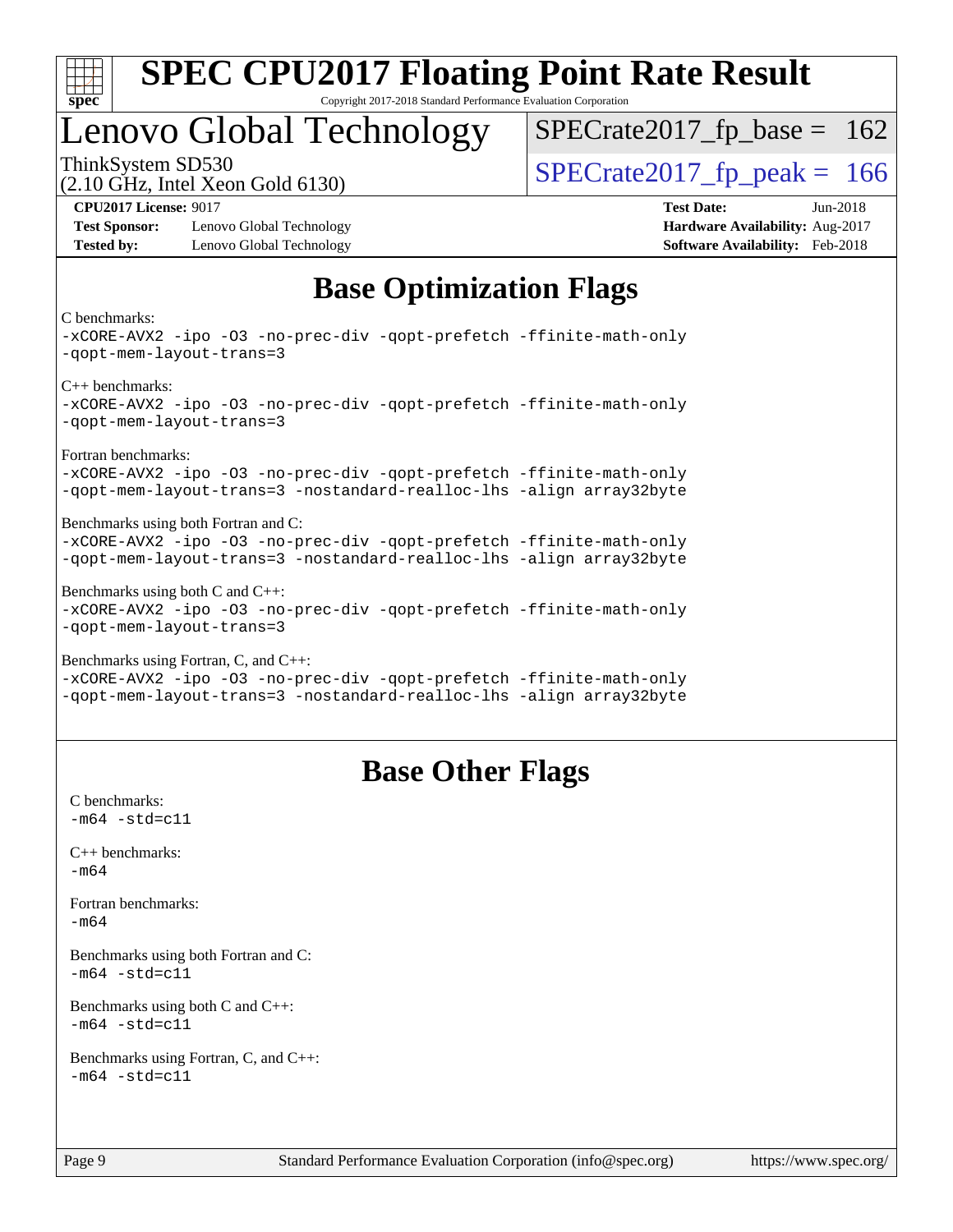

### Lenovo Global Technology

ThinkSystem SD530<br>(2.10 GHz, Intel Xeon Gold 6130) [SPECrate2017\\_fp\\_peak =](http://www.spec.org/auto/cpu2017/Docs/result-fields.html#SPECrate2017fppeak) 166  $SPECTate2017_fp\_base = 162$ 

(2.10 GHz, Intel Xeon Gold 6130)

**[Test Sponsor:](http://www.spec.org/auto/cpu2017/Docs/result-fields.html#TestSponsor)** Lenovo Global Technology **[Hardware Availability:](http://www.spec.org/auto/cpu2017/Docs/result-fields.html#HardwareAvailability)** Aug-2017 **[Tested by:](http://www.spec.org/auto/cpu2017/Docs/result-fields.html#Testedby)** Lenovo Global Technology **[Software Availability:](http://www.spec.org/auto/cpu2017/Docs/result-fields.html#SoftwareAvailability)** Feb-2018

**[CPU2017 License:](http://www.spec.org/auto/cpu2017/Docs/result-fields.html#CPU2017License)** 9017 **[Test Date:](http://www.spec.org/auto/cpu2017/Docs/result-fields.html#TestDate)** Jun-2018

### **[Peak Compiler Invocation](http://www.spec.org/auto/cpu2017/Docs/result-fields.html#PeakCompilerInvocation)**

[C benchmarks](http://www.spec.org/auto/cpu2017/Docs/result-fields.html#Cbenchmarks):

[icc](http://www.spec.org/cpu2017/results/res2018q3/cpu2017-20180626-07401.flags.html#user_CCpeak_intel_icc_18.0_66fc1ee009f7361af1fbd72ca7dcefbb700085f36577c54f309893dd4ec40d12360134090235512931783d35fd58c0460139e722d5067c5574d8eaf2b3e37e92)

[C++ benchmarks:](http://www.spec.org/auto/cpu2017/Docs/result-fields.html#CXXbenchmarks) [icpc](http://www.spec.org/cpu2017/results/res2018q3/cpu2017-20180626-07401.flags.html#user_CXXpeak_intel_icpc_18.0_c510b6838c7f56d33e37e94d029a35b4a7bccf4766a728ee175e80a419847e808290a9b78be685c44ab727ea267ec2f070ec5dc83b407c0218cded6866a35d07)

[Fortran benchmarks](http://www.spec.org/auto/cpu2017/Docs/result-fields.html#Fortranbenchmarks): [ifort](http://www.spec.org/cpu2017/results/res2018q3/cpu2017-20180626-07401.flags.html#user_FCpeak_intel_ifort_18.0_8111460550e3ca792625aed983ce982f94888b8b503583aa7ba2b8303487b4d8a21a13e7191a45c5fd58ff318f48f9492884d4413fa793fd88dd292cad7027ca)

[Benchmarks using both Fortran and C](http://www.spec.org/auto/cpu2017/Docs/result-fields.html#BenchmarksusingbothFortranandC): [ifort](http://www.spec.org/cpu2017/results/res2018q3/cpu2017-20180626-07401.flags.html#user_CC_FCpeak_intel_ifort_18.0_8111460550e3ca792625aed983ce982f94888b8b503583aa7ba2b8303487b4d8a21a13e7191a45c5fd58ff318f48f9492884d4413fa793fd88dd292cad7027ca) [icc](http://www.spec.org/cpu2017/results/res2018q3/cpu2017-20180626-07401.flags.html#user_CC_FCpeak_intel_icc_18.0_66fc1ee009f7361af1fbd72ca7dcefbb700085f36577c54f309893dd4ec40d12360134090235512931783d35fd58c0460139e722d5067c5574d8eaf2b3e37e92)

[Benchmarks using both C and C++:](http://www.spec.org/auto/cpu2017/Docs/result-fields.html#BenchmarksusingbothCandCXX) [icpc](http://www.spec.org/cpu2017/results/res2018q3/cpu2017-20180626-07401.flags.html#user_CC_CXXpeak_intel_icpc_18.0_c510b6838c7f56d33e37e94d029a35b4a7bccf4766a728ee175e80a419847e808290a9b78be685c44ab727ea267ec2f070ec5dc83b407c0218cded6866a35d07) [icc](http://www.spec.org/cpu2017/results/res2018q3/cpu2017-20180626-07401.flags.html#user_CC_CXXpeak_intel_icc_18.0_66fc1ee009f7361af1fbd72ca7dcefbb700085f36577c54f309893dd4ec40d12360134090235512931783d35fd58c0460139e722d5067c5574d8eaf2b3e37e92)

[Benchmarks using Fortran, C, and C++](http://www.spec.org/auto/cpu2017/Docs/result-fields.html#BenchmarksusingFortranCandCXX): [icpc](http://www.spec.org/cpu2017/results/res2018q3/cpu2017-20180626-07401.flags.html#user_CC_CXX_FCpeak_intel_icpc_18.0_c510b6838c7f56d33e37e94d029a35b4a7bccf4766a728ee175e80a419847e808290a9b78be685c44ab727ea267ec2f070ec5dc83b407c0218cded6866a35d07) [icc](http://www.spec.org/cpu2017/results/res2018q3/cpu2017-20180626-07401.flags.html#user_CC_CXX_FCpeak_intel_icc_18.0_66fc1ee009f7361af1fbd72ca7dcefbb700085f36577c54f309893dd4ec40d12360134090235512931783d35fd58c0460139e722d5067c5574d8eaf2b3e37e92) [ifort](http://www.spec.org/cpu2017/results/res2018q3/cpu2017-20180626-07401.flags.html#user_CC_CXX_FCpeak_intel_ifort_18.0_8111460550e3ca792625aed983ce982f94888b8b503583aa7ba2b8303487b4d8a21a13e7191a45c5fd58ff318f48f9492884d4413fa793fd88dd292cad7027ca)

### **[Peak Portability Flags](http://www.spec.org/auto/cpu2017/Docs/result-fields.html#PeakPortabilityFlags)**

Same as Base Portability Flags

### **[Peak Optimization Flags](http://www.spec.org/auto/cpu2017/Docs/result-fields.html#PeakOptimizationFlags)**

[C benchmarks](http://www.spec.org/auto/cpu2017/Docs/result-fields.html#Cbenchmarks):

 519.lbm\_r: [-prof-gen](http://www.spec.org/cpu2017/results/res2018q3/cpu2017-20180626-07401.flags.html#user_peakPASS1_CFLAGSPASS1_LDFLAGS519_lbm_r_prof_gen_5aa4926d6013ddb2a31985c654b3eb18169fc0c6952a63635c234f711e6e63dd76e94ad52365559451ec499a2cdb89e4dc58ba4c67ef54ca681ffbe1461d6b36)(pass 1) [-prof-use](http://www.spec.org/cpu2017/results/res2018q3/cpu2017-20180626-07401.flags.html#user_peakPASS2_CFLAGSPASS2_LDFLAGS519_lbm_r_prof_use_1a21ceae95f36a2b53c25747139a6c16ca95bd9def2a207b4f0849963b97e94f5260e30a0c64f4bb623698870e679ca08317ef8150905d41bd88c6f78df73f19)(pass 2) [-ipo](http://www.spec.org/cpu2017/results/res2018q3/cpu2017-20180626-07401.flags.html#user_peakPASS1_COPTIMIZEPASS2_COPTIMIZE519_lbm_r_f-ipo) [-xCORE-AVX2](http://www.spec.org/cpu2017/results/res2018q3/cpu2017-20180626-07401.flags.html#user_peakPASS2_COPTIMIZE519_lbm_r_f-xCORE-AVX2) [-O3](http://www.spec.org/cpu2017/results/res2018q3/cpu2017-20180626-07401.flags.html#user_peakPASS1_COPTIMIZEPASS2_COPTIMIZE519_lbm_r_f-O3) [-no-prec-div](http://www.spec.org/cpu2017/results/res2018q3/cpu2017-20180626-07401.flags.html#user_peakPASS1_COPTIMIZEPASS2_COPTIMIZE519_lbm_r_f-no-prec-div) [-qopt-prefetch](http://www.spec.org/cpu2017/results/res2018q3/cpu2017-20180626-07401.flags.html#user_peakPASS1_COPTIMIZEPASS2_COPTIMIZE519_lbm_r_f-qopt-prefetch) [-ffinite-math-only](http://www.spec.org/cpu2017/results/res2018q3/cpu2017-20180626-07401.flags.html#user_peakPASS1_COPTIMIZEPASS2_COPTIMIZE519_lbm_r_f_finite_math_only_cb91587bd2077682c4b38af759c288ed7c732db004271a9512da14a4f8007909a5f1427ecbf1a0fb78ff2a814402c6114ac565ca162485bbcae155b5e4258871) [-qopt-mem-layout-trans=3](http://www.spec.org/cpu2017/results/res2018q3/cpu2017-20180626-07401.flags.html#user_peakPASS1_COPTIMIZEPASS2_COPTIMIZE519_lbm_r_f-qopt-mem-layout-trans_de80db37974c74b1f0e20d883f0b675c88c3b01e9d123adea9b28688d64333345fb62bc4a798493513fdb68f60282f9a726aa07f478b2f7113531aecce732043) 538.imagick\_r: [-xCORE-AVX2](http://www.spec.org/cpu2017/results/res2018q3/cpu2017-20180626-07401.flags.html#user_peakCOPTIMIZE538_imagick_r_f-xCORE-AVX2) [-ipo](http://www.spec.org/cpu2017/results/res2018q3/cpu2017-20180626-07401.flags.html#user_peakCOPTIMIZE538_imagick_r_f-ipo) [-O3](http://www.spec.org/cpu2017/results/res2018q3/cpu2017-20180626-07401.flags.html#user_peakCOPTIMIZE538_imagick_r_f-O3) [-no-prec-div](http://www.spec.org/cpu2017/results/res2018q3/cpu2017-20180626-07401.flags.html#user_peakCOPTIMIZE538_imagick_r_f-no-prec-div) [-qopt-prefetch](http://www.spec.org/cpu2017/results/res2018q3/cpu2017-20180626-07401.flags.html#user_peakCOPTIMIZE538_imagick_r_f-qopt-prefetch) [-ffinite-math-only](http://www.spec.org/cpu2017/results/res2018q3/cpu2017-20180626-07401.flags.html#user_peakCOPTIMIZE538_imagick_r_f_finite_math_only_cb91587bd2077682c4b38af759c288ed7c732db004271a9512da14a4f8007909a5f1427ecbf1a0fb78ff2a814402c6114ac565ca162485bbcae155b5e4258871) [-qopt-mem-layout-trans=3](http://www.spec.org/cpu2017/results/res2018q3/cpu2017-20180626-07401.flags.html#user_peakCOPTIMIZE538_imagick_r_f-qopt-mem-layout-trans_de80db37974c74b1f0e20d883f0b675c88c3b01e9d123adea9b28688d64333345fb62bc4a798493513fdb68f60282f9a726aa07f478b2f7113531aecce732043) 544.nab\_r: Same as 519.lbm\_r [C++ benchmarks:](http://www.spec.org/auto/cpu2017/Docs/result-fields.html#CXXbenchmarks) [-prof-gen](http://www.spec.org/cpu2017/results/res2018q3/cpu2017-20180626-07401.flags.html#user_CXXpeak_prof_gen_5aa4926d6013ddb2a31985c654b3eb18169fc0c6952a63635c234f711e6e63dd76e94ad52365559451ec499a2cdb89e4dc58ba4c67ef54ca681ffbe1461d6b36)(pass 1) [-prof-use](http://www.spec.org/cpu2017/results/res2018q3/cpu2017-20180626-07401.flags.html#user_CXXpeak_prof_use_1a21ceae95f36a2b53c25747139a6c16ca95bd9def2a207b4f0849963b97e94f5260e30a0c64f4bb623698870e679ca08317ef8150905d41bd88c6f78df73f19)(pass 2) [-ipo](http://www.spec.org/cpu2017/results/res2018q3/cpu2017-20180626-07401.flags.html#user_CXXpeak_f-ipo) [-xCORE-AVX2](http://www.spec.org/cpu2017/results/res2018q3/cpu2017-20180626-07401.flags.html#user_CXXpeak_f-xCORE-AVX2) [-O3](http://www.spec.org/cpu2017/results/res2018q3/cpu2017-20180626-07401.flags.html#user_CXXpeak_f-O3) [-no-prec-div](http://www.spec.org/cpu2017/results/res2018q3/cpu2017-20180626-07401.flags.html#user_CXXpeak_f-no-prec-div) [-qopt-prefetch](http://www.spec.org/cpu2017/results/res2018q3/cpu2017-20180626-07401.flags.html#user_CXXpeak_f-qopt-prefetch) [-ffinite-math-only](http://www.spec.org/cpu2017/results/res2018q3/cpu2017-20180626-07401.flags.html#user_CXXpeak_f_finite_math_only_cb91587bd2077682c4b38af759c288ed7c732db004271a9512da14a4f8007909a5f1427ecbf1a0fb78ff2a814402c6114ac565ca162485bbcae155b5e4258871) [-qopt-mem-layout-trans=3](http://www.spec.org/cpu2017/results/res2018q3/cpu2017-20180626-07401.flags.html#user_CXXpeak_f-qopt-mem-layout-trans_de80db37974c74b1f0e20d883f0b675c88c3b01e9d123adea9b28688d64333345fb62bc4a798493513fdb68f60282f9a726aa07f478b2f7113531aecce732043) [Fortran benchmarks](http://www.spec.org/auto/cpu2017/Docs/result-fields.html#Fortranbenchmarks): **(Continued on next page)**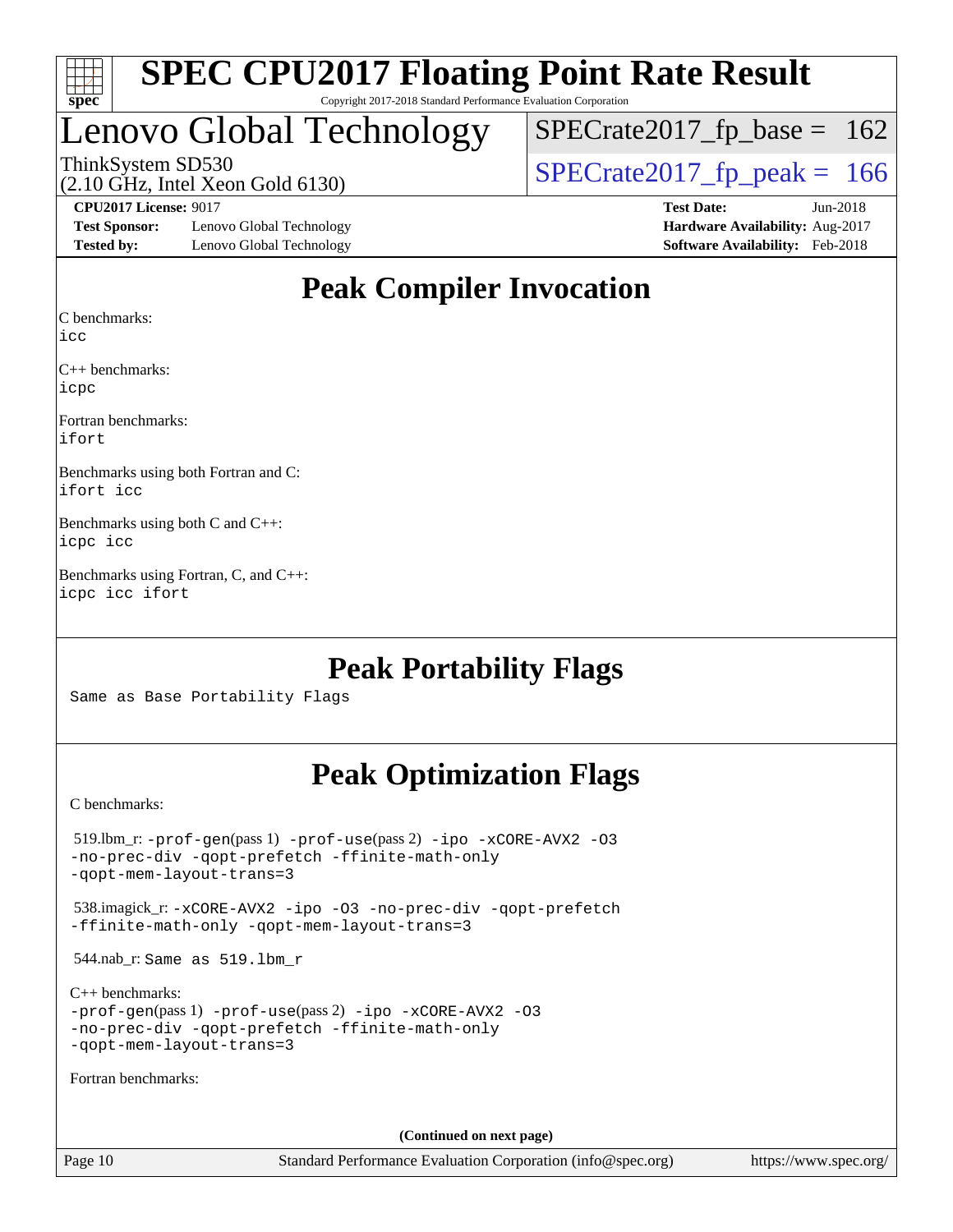

Copyright 2017-2018 Standard Performance Evaluation Corporation

### enovo Global Technology

ThinkSystem SD530<br>  $\frac{10.647 \text{ J} \cdot \text{m/s}}{10.647 \text{ J} \cdot \text{m/s}}$  [SPECrate2017\\_fp\\_peak =](http://www.spec.org/auto/cpu2017/Docs/result-fields.html#SPECrate2017fppeak) 166  $SPECTate2017_fp\_base = 162$ 

(2.10 GHz, Intel Xeon Gold 6130)

**[Test Sponsor:](http://www.spec.org/auto/cpu2017/Docs/result-fields.html#TestSponsor)** Lenovo Global Technology **[Hardware Availability:](http://www.spec.org/auto/cpu2017/Docs/result-fields.html#HardwareAvailability)** Aug-2017 **[Tested by:](http://www.spec.org/auto/cpu2017/Docs/result-fields.html#Testedby)** Lenovo Global Technology **[Software Availability:](http://www.spec.org/auto/cpu2017/Docs/result-fields.html#SoftwareAvailability)** Feb-2018

**[CPU2017 License:](http://www.spec.org/auto/cpu2017/Docs/result-fields.html#CPU2017License)** 9017 **[Test Date:](http://www.spec.org/auto/cpu2017/Docs/result-fields.html#TestDate)** Jun-2018

### **[Peak Optimization Flags \(Continued\)](http://www.spec.org/auto/cpu2017/Docs/result-fields.html#PeakOptimizationFlags)**

```
(info@spec.org)https://www.spec.org/
  503.bwaves_r: -xCORE-AVX2 -ipo -O3 -no-prec-div -qopt-prefetch
-ffinite-math-only -qopt-mem-layout-trans=3
-nostandard-realloc-lhs -align array32byte
  549.fotonik3d_r: Same as 503.bwaves_r
  554.roms_r: -prof-gen(pass 1) -prof-use(pass 2) -ipo -xCORE-AVX2 -O3
-no-prec-div -qopt-prefetch -ffinite-math-only
-qopt-mem-layout-trans=3 -nostandard-realloc-lhs
-align array32byte
Benchmarks using both Fortran and C: 
-prof-gen(pass 1) -prof-use(pass 2) -ipo -xCORE-AVX2 -O3
-no-prec-div -qopt-prefetch -ffinite-math-only
-qopt-mem-layout-trans=3 -nostandard-realloc-lhs -align array32byte
Benchmarks using both C and C++: 
-prof-gen(pass 1) -prof-use(pass 2) -ipo -xCORE-AVX2 -O3
-no-prec-div -qopt-prefetch -ffinite-math-only
-qopt-mem-layout-trans=3
Benchmarks using Fortran, C, and C++: 
-prof-gen(pass 1) -prof-use(pass 2) -ipo -xCORE-AVX2 -O3
-no-prec-div -qopt-prefetch -ffinite-math-only
-qopt-mem-layout-trans=3 -nostandard-realloc-lhs -align array32byte
                                 Peak Other Flags
C benchmarks: 
-m64 - std= c11C++ benchmarks: 
-m64Fortran benchmarks: 
-m64
Benchmarks using both Fortran and C: 
-m64 - std= c11Benchmarks using both C and C++: 
-m64 - std= c11(Continued on next page)
```